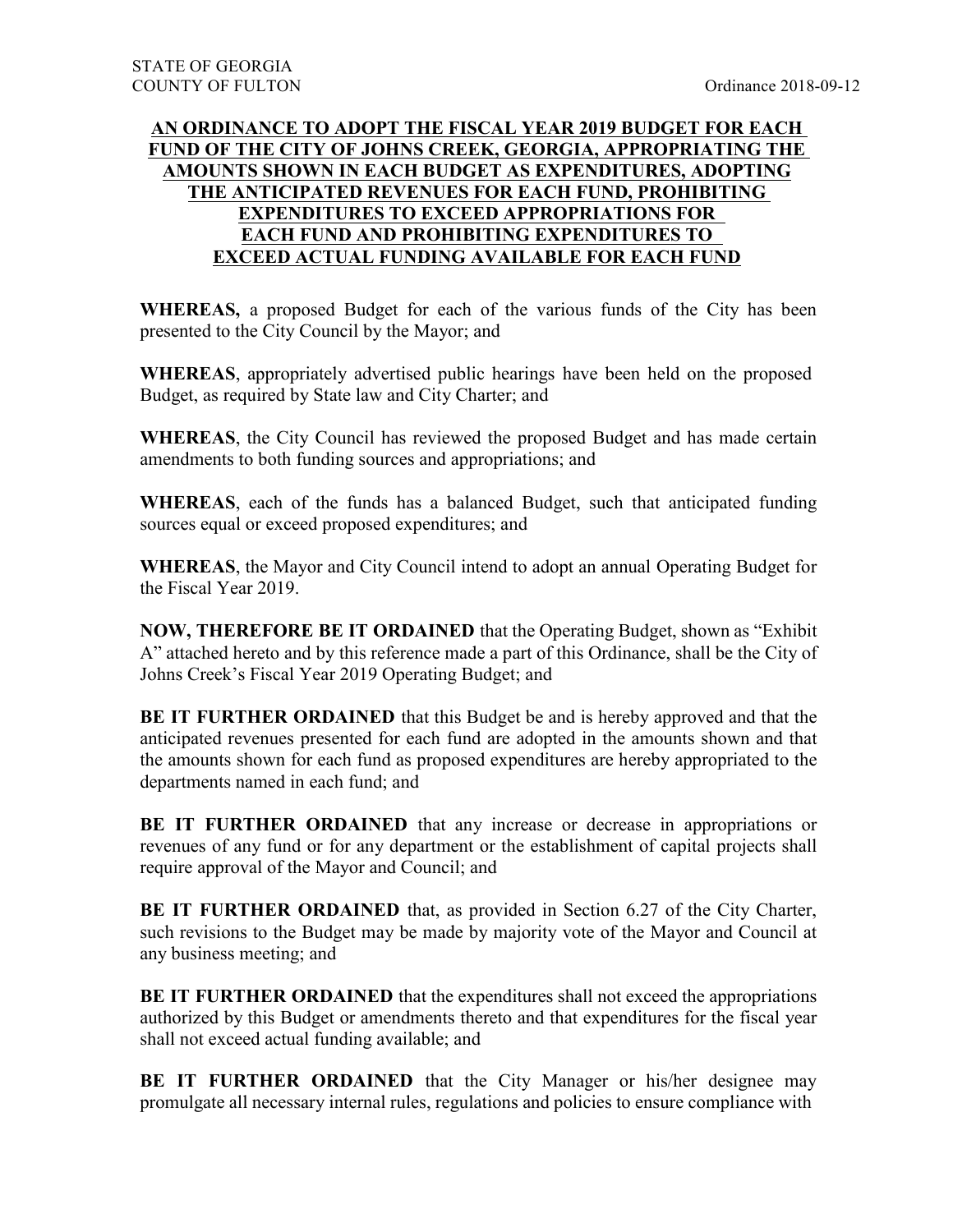### **SO ORDAINED BY THE MAYOR AND CITY COUNCIL OF THE CITY OF JOHNS CREEK, GEORGIA,** this 24th day of September 2018.

Approved:

 $\frac{1}{2}$ Michael E. Bodker, Mayor

Attest:

Joan C. Jones, City Clerk

(SEAL)

Approved as to Form:

 $\sim$ City Attorney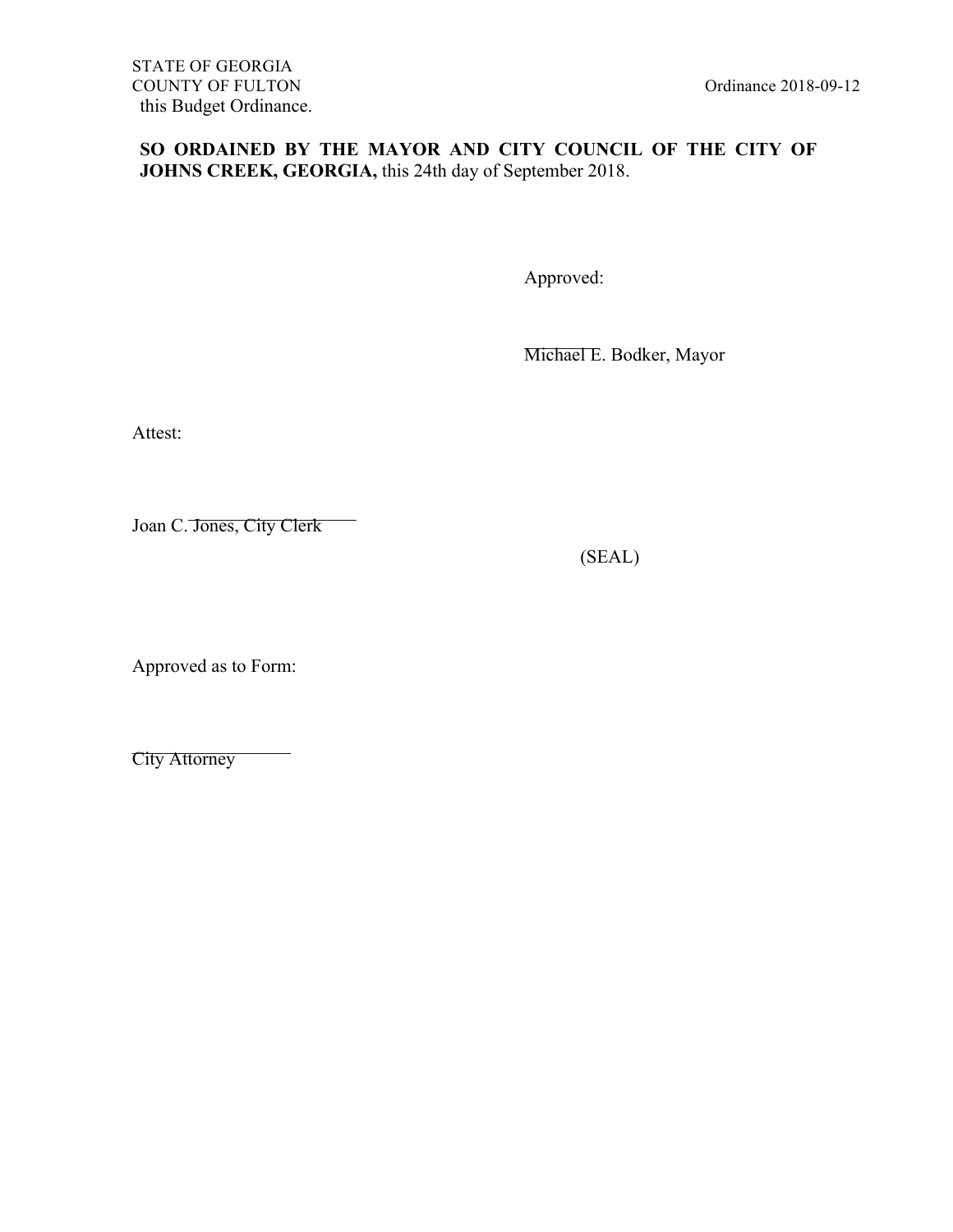### **ATTACHMENT "A"**

## **General Fund (Fund 100) Revenues and Transfers In**

| 3131000 | <b>Local Option Sales Tax</b>          | \$20,900,000 |
|---------|----------------------------------------|--------------|
| 3111000 | Real Property Current Year             | \$17,694,580 |
| 3112000 | Real Property Prior Year               | \$737,274    |
| 3162000 | <b>Insurance Premium Tax</b>           | \$5,100,000  |
| 3117001 | <b>Electric Franchise Fees</b>         | \$2,300,000  |
| 3161000 | Business & Occupation Tax              | \$1,750,000  |
| 3511700 | Municipal Court Fees                   | \$1,210,000  |
| 3117005 | <b>Television Cable Franchise Fees</b> | \$1,025,000  |
| 3142000 | Alcohol Beverage Excise                | \$815,000    |
| 3231001 | <b>Building Residential</b>            | \$790,000    |
| 3117003 | <b>Gas Franchise Fees</b>              | \$705,000    |
| 3113150 | Motor Vehicle TAVT                     | \$705,000    |
| 3211000 | Alcohol Beverage Licenses              | \$440,000    |
| 3231002 | <b>Building Commercial</b>             | \$350,000    |
| 3113400 | Recording Intangible Tax               | \$280,000    |
| 3229005 | <b>Building Plan Review</b>            | \$235,000    |
| 3163000 | <b>Financial Institution Tax</b>       | \$155,000    |
| 3113000 | Motor Vehicle Tax                      | \$140,000    |
| 3911020 | <b>Operating Transfers In</b>          | \$140,000    |
| 3222100 | Zoning & Land Use Residential          | \$115,000    |
| 3212001 | Professional Flat Fee                  | \$113,000    |
| 3116000 | Real Estate Transfer Tax               | \$100,000    |
| 3231010 | Electrical                             | \$70,000     |
| 3229003 | Administrative Fee                     | \$60,000     |
| 3421003 | <b>False Alarms</b>                    | \$60,000     |
| 3212200 | <b>Insurance Fee</b>                   | \$55,000     |
| 3479003 | <b>Athletic Field Rental</b>           | \$55,000     |
| 3611000 | <b>Interest Earnings</b>               | \$50,000     |
| 3231009 | Mechanical                             | \$50,000     |
| 3475000 | Program Fees                           | \$45,000     |
| 3117006 | Telephone Franchise Fees               | \$45,000     |
| 3229001 | Site/Plan Review                       | \$45,000     |
| 3711002 | <b>International Festival</b>          | \$45,000     |
| 3475001 | <b>Non-Resident Fees</b>               | \$40,000     |
| 3831000 | Damaged Property                       | \$40,000     |
| 3212102 | Commercial                             | \$30,000     |
| 3479002 | <b>Pavilion Rental</b>                 | \$30,000     |
| 3231008 | Plumbing                               | \$25,000     |
| 3241000 | <b>Business License Penalty</b>        | \$20,000     |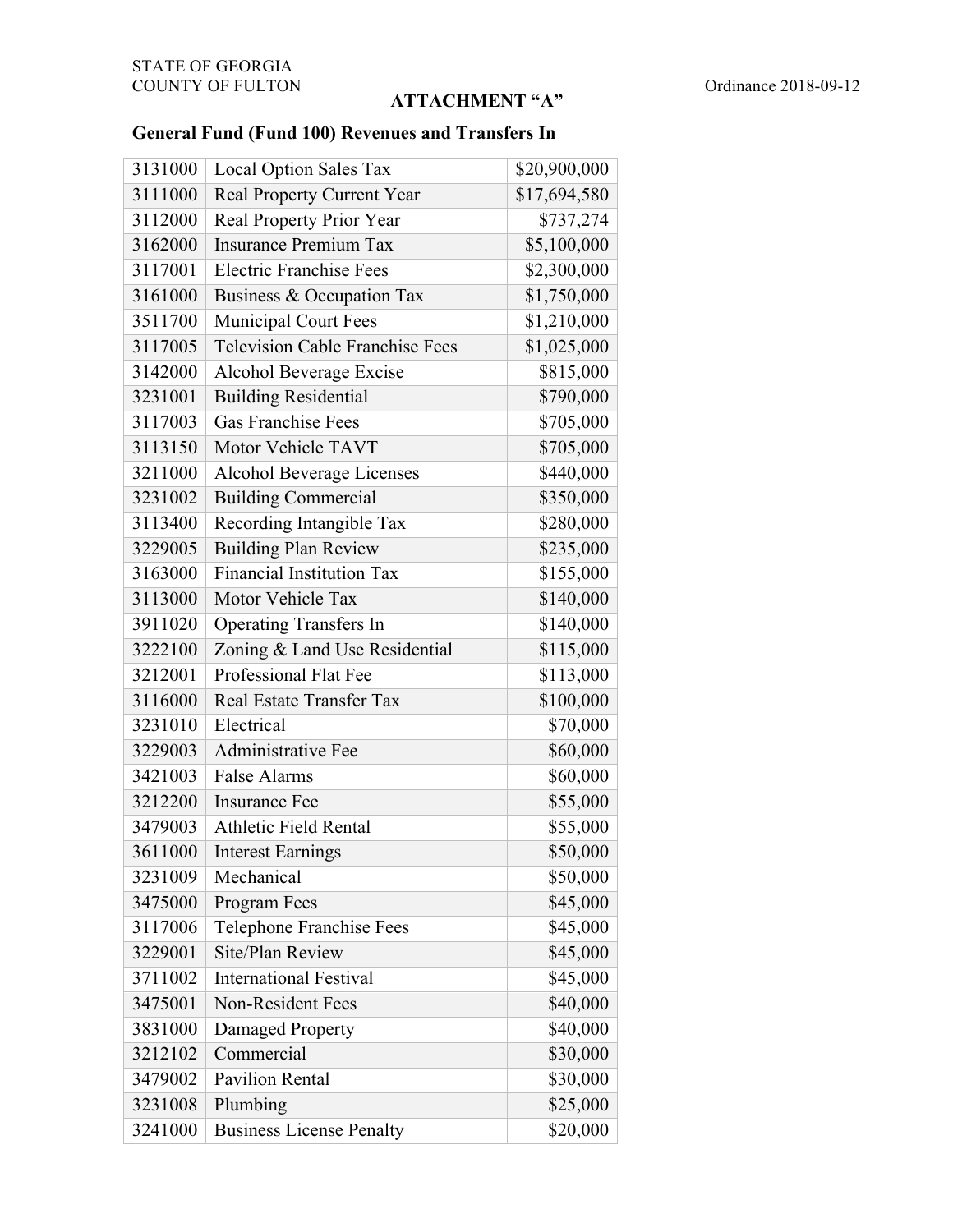# STATE OF GEORGIA<br>COUNTY OF FULTON

| 3212103 | Administrative Variance Commercial          | \$2,000  |
|---------|---------------------------------------------|----------|
| 3229004 | Administrative Permit                       | \$2,500  |
|         |                                             |          |
| 3231003 | Demolition                                  | \$2,500  |
| 3222101 | <b>Administrative Variance Resident</b>     | \$2,500  |
| 3499010 | Police Vehicle Usage                        | \$3,000  |
|         |                                             |          |
| 3212005 | Door-To-Door Solicitation                   | \$3,000  |
|         |                                             |          |
| 3219000 | Pouring Permit                              | \$4,500  |
|         |                                             |          |
|         |                                             |          |
|         |                                             |          |
| 3499000 | Other Charges For Services                  | \$5,000  |
|         |                                             |          |
| 3231004 | Retaining Wall                              | \$5,000  |
|         |                                             |          |
| 3419010 | <b>Election Qualifying Fee</b>              | \$6,000  |
|         |                                             |          |
| 3244000 | <b>Business License Interest</b>            | \$6,000  |
| 3231012 | Roofing Commercial                          | \$7,000  |
| 3212009 | Massage Therapy                             | \$7,500  |
|         |                                             |          |
| 3479004 | <b>Community Room Rental</b>                | \$10,000 |
| 3711000 | <b>Donation Revenue</b>                     | \$10,000 |
| 3231011 | Roofing Residential                         | \$10,000 |
| 3421005 | <b>Background Checks</b>                    | \$12,000 |
|         |                                             |          |
| 3222300 | <b>Sign Permits</b>                         | \$13,000 |
| 3421002 | COUNTT OF FULTON<br><b>Accident Reports</b> | \$14,000 |
|         |                                             |          |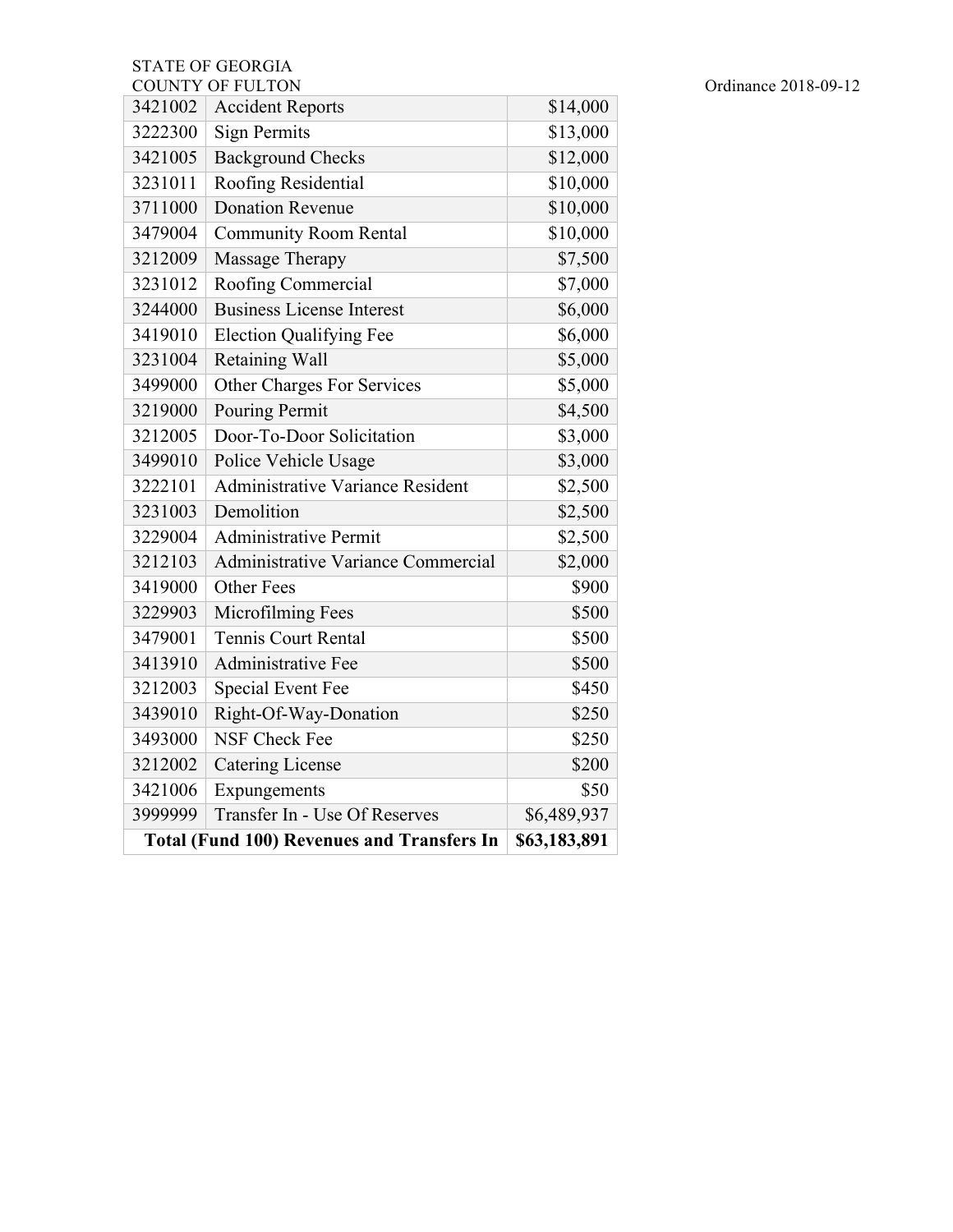### STATE OF GEORGIA COUNTY OF FULTON Ordinance 2018-09-12

## **General Fund (Fund 100) Expenditures and Transfers Out**

| 1001330 | City Clerk                                                   | \$420,801    |
|---------|--------------------------------------------------------------|--------------|
| 1001310 | City Council                                                 | \$320,415    |
| 1001320 | <b>City Manager</b>                                          | \$1,135,805  |
| 1001570 | Communications                                               | \$642,947    |
| 1007410 | <b>Community Development</b>                                 | \$2,344,085  |
| 1002650 | Court                                                        | \$723,424    |
| 1001565 | Facilities                                                   | \$1,483,916  |
| 1001511 | Finance                                                      | \$1,332,120  |
| 1003510 | Fire                                                         | \$10,717,943 |
| 1003510 | Operating Transfer Out (Fire to Debt Service)                | \$263,212    |
| 1001540 | <b>Human Resources</b>                                       | \$1,059,024  |
| 1001535 | IT/GIS                                                       | \$1,958,545  |
| 1001530 | Legal                                                        | \$400,000    |
| 1003210 | Police                                                       | \$11,134,193 |
| 1004110 | <b>Public Works</b>                                          | \$5,973,586  |
| 1004110 | Operating Transfer Out (Public Works to Debt Service)        | \$273,717    |
| 1006110 | <b>Recreation and Parks</b>                                  | \$1,959,986  |
| 2150000 | Operating Transfer Out to E911 Fund                          | \$90,000     |
| 3010000 | Operating Transfer Out to Capital Projects Fund              | \$7,948,700  |
| 3020000 | Operating Transfer Out to Infrastructure Maintenance Accrual | \$9,264,684  |
| 3030000 | Operating Transfer Out to Equipment Accrual                  | \$696,802    |
| 3500000 | Operating Transfer Out to Vehicle Replacement Accrual        | \$994,939    |
| 3550000 | Operating Transfer Out to City Hall Debt Service             | \$2,045,048  |
|         | <b>Total Expenditures and Transfers Out</b>                  | \$63,183,891 |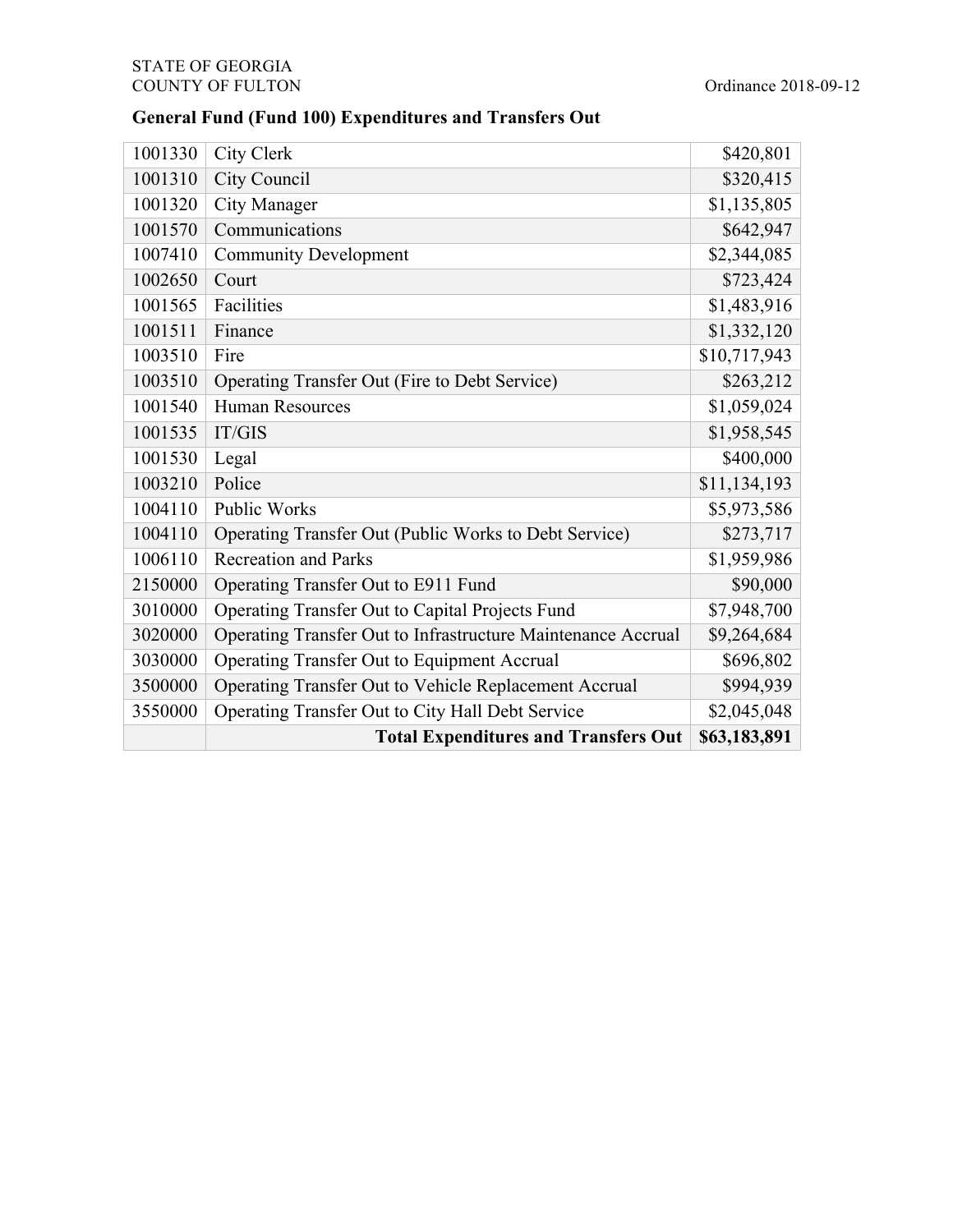## **Capital Projects Fund (Fund 301)**

|              | <b>Revenue - Operating Transfer In From General Fund</b>       | \$7,948,700 |
|--------------|----------------------------------------------------------------|-------------|
|              | <b>Expenditures:</b>                                           |             |
|              | Stormwater System Assessment Phase III                         | \$250,000   |
| සි           | Stormwater - Stream Gauge System                               | \$80,000    |
|              | Fire Station #64 (construction)                                | \$2,600,000 |
| Fire         | Fuel Pump for Station #64 (construction)                       | \$19,000    |
|              | <b>Rescue Lift Bag Replacements</b>                            | \$3,150     |
|              | Headset System for Rescue Boat                                 | \$10,800    |
|              | Rapid Intervention Bags                                        | \$6,425     |
|              | ERP adding Com Dev to Implementation                           | \$350,000   |
| 日            | <b>Electronic Plan Review</b>                                  | \$40,000    |
|              | <b>Website Content Management System</b>                       | \$20,000    |
|              | Polygraph, Chair, and Components                               | \$8,325     |
| Police       | Automated License Plate Recognition                            | \$55,000    |
|              | Drone for Accident Reconstruction                              | \$8,500     |
|              | <b>Body Worn Cameras</b>                                       | \$400,000   |
|              | Sidewalk/Trail (Additions)                                     | \$1,000,000 |
| Public Works | Intersection Improvement Study (roundabouts, turn lanes, etc.) | \$100,000   |
|              | <b>Buice Road Traffic Calming</b>                              | \$250,000   |
|              | Abbotts Bridge Sound Abatement and Landscaping Improvements    | \$1,250,000 |
|              | Intersection Improvements Design, Engineering, Construction    | \$750,000   |
|              | The Wall That Heals Plan                                       | \$2,500     |
|              | Newtown Park - Pickle Ball Courts                              | \$25,000    |
| Parks        | Ocee Park - Artificial Turf                                    | \$650,000   |
|              | Shakerag Park - Cricket Cages                                  | \$30,000    |
|              | Newtown Park - Extending Amphitheater Terracing to Grassy Hill | \$40,000    |
|              | <b>Total of Expenditures (Fund 301)</b>                        | \$7,948,700 |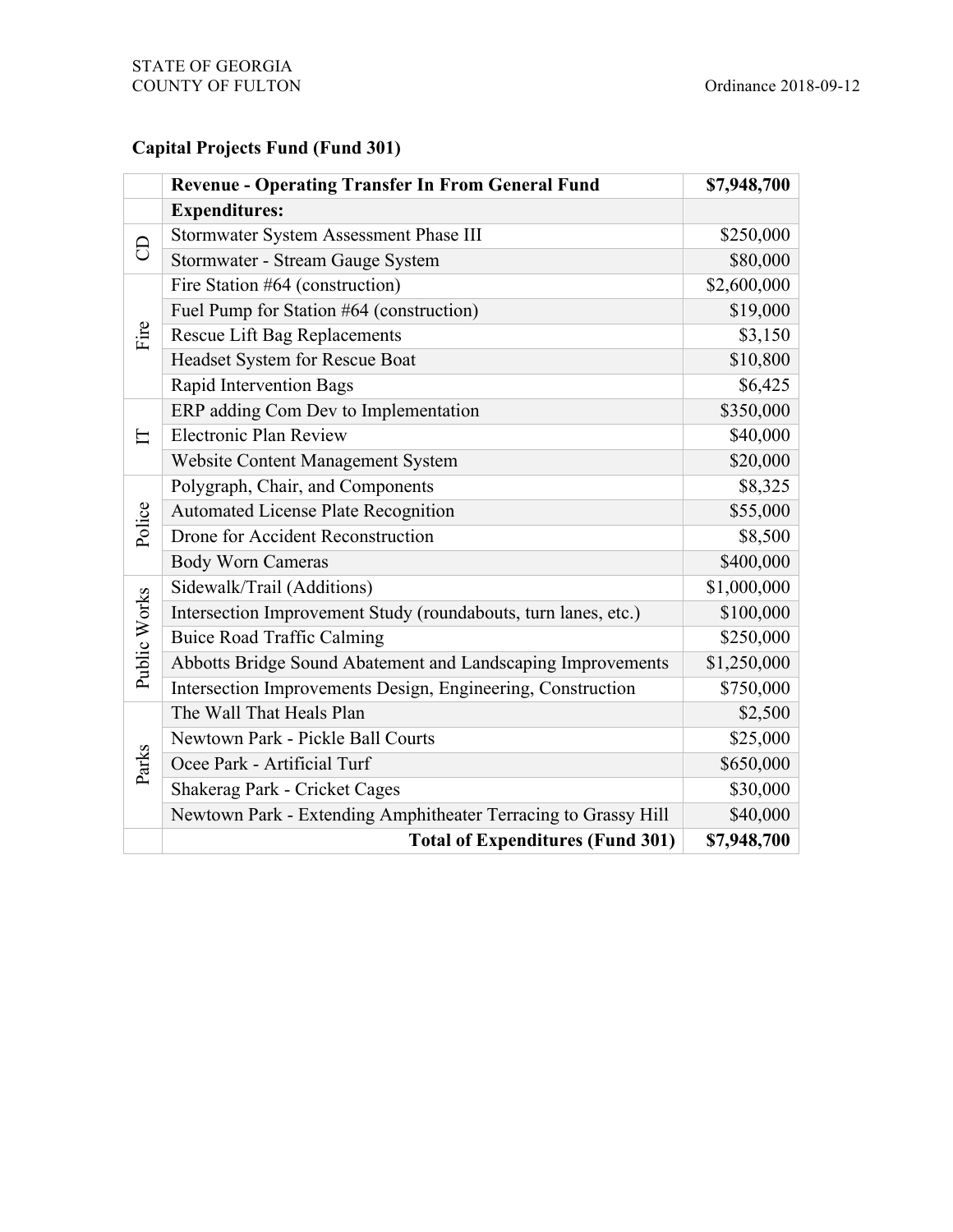### STATE OF GEORGIA COUNTY OF FULTON Ordinance 2018-09-12

## **Infrastructure Maintenance Accrual Fund (Fund 302)**

| <b>Revenue - Operating Transfer In From General Fund</b>     | \$9,264,684 |
|--------------------------------------------------------------|-------------|
| <b>Expenditures:</b>                                         |             |
| <b>Resurfacing Main Roads</b>                                | \$900,000   |
| Resurfacing Neighborhood Roads                               | \$1,800,000 |
| <b>Patching Roads</b>                                        | \$525,000   |
| Pavement Markings Refreshes / Restriping                     | \$100,000   |
| Right-of-Way and Median Refreshes and Rehabilitations        | \$250,000   |
| Right-of-Way Maintenance Material                            | \$300,000   |
| Sign Materials                                               | \$100,000   |
| <b>Concrete Repairs and Maintenance</b>                      | \$200,000   |
| Stormwater Maintenance Projects                              | \$150,000   |
| <b>Drainage Rehabilitations</b>                              | \$150,000   |
| <b>Traffic Signal Detection Replacements</b>                 | \$200,000   |
| <b>Traffic Signal Mast Arm Replacements</b>                  | \$500,000   |
| School Flasher System Replacement                            | \$350,000   |
| Traffic Signal Monitoring Equipment Replacements             | \$80,000    |
| Traffic Signal Materials (for Repairs)                       | \$100,000   |
| Park Maintenance Materials                                   | \$500,000   |
| <b>Autrey Mill Refresh</b>                                   | \$50,000    |
| Newtown Park Refresh                                         | \$130,000   |
| Newtown Park Bathroom Refurbishment                          | \$60,000    |
| Ocee Park Refresh                                            | \$120,000   |
| Ocee Park Bathroom Refurbishment                             | \$40,000    |
| <b>Shakerag Park Refresh</b>                                 | \$100,000   |
| Fire Stations (#61, #62, #63) Refresh of Station and Grounds | \$75,000    |
| Fire Station Facility Repairs and Maintenance                | \$50,000    |
| Fire Station #62 - Apparatus Bay Lighting Replacement        | \$5,078     |
| Fire Station #61 - Driveway Replacement                      | \$64,500    |
| Fire Station #61 – HVAC Zoning (Office Area)                 | \$3,792     |
| Fire Station #61 and #63 – Wall Cabinet Replacements         | \$4,760     |
| Fire Station #61, #62, #63 – Window Blinds and Tint          | \$1,500     |
| City Hall Repairs and Maintenance                            | \$20,000    |
| <b>Total of Expenditures (Fund 302)</b>                      | \$6,929,630 |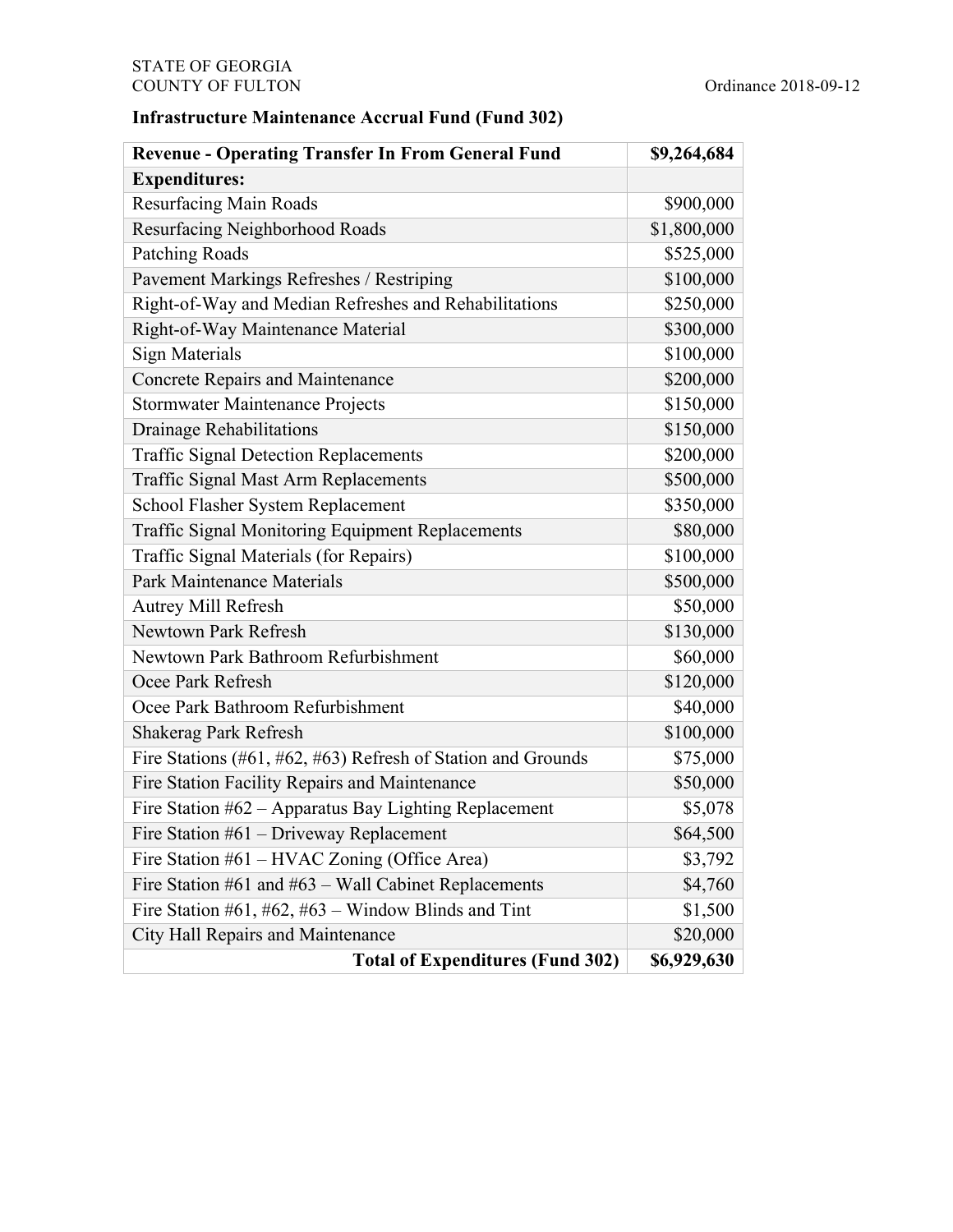## **Vehicle Replacement Accrual (Fund 350)**

| <b>Revenue - Operating Transfer In From General Fund</b> | \$994,939 |
|----------------------------------------------------------|-----------|
| <b>Expenditures:</b>                                     |           |
| Police $-10$ vehicles                                    | \$492,000 |
| City Hall Truck                                          | \$40,000  |
| <b>Total of Expenditures (Fund 350)</b>                  | \$532,000 |